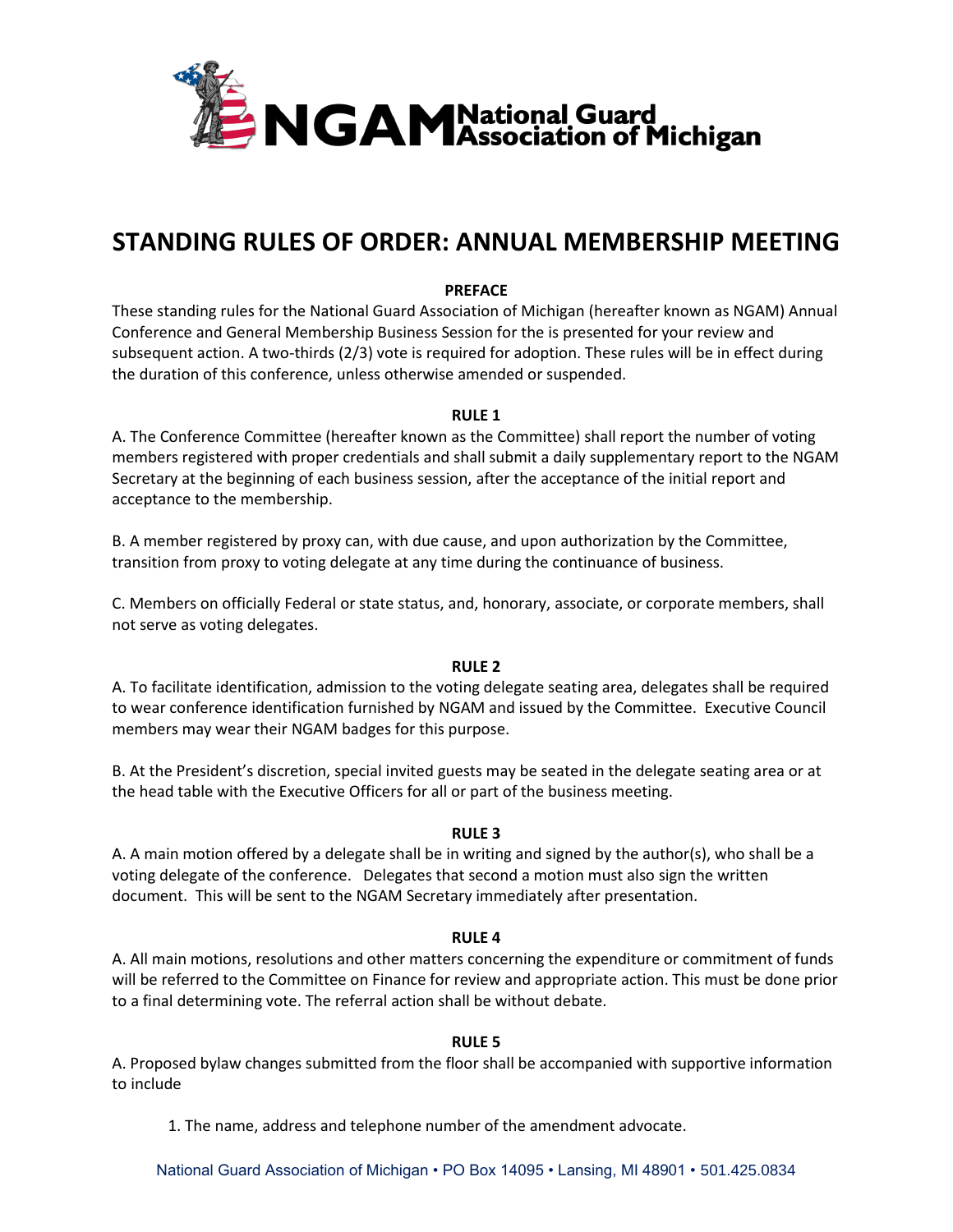

2. A detailed explanation of the intent of the proposed change must be included.

3. The change will be forwarded to the NGAM Bylaws Committee for their review and appropriate action, prior to a final presentation to the general membership. The referral action shall be without debate. Bylaws changes presented from the floor at an annual conference must follow the rules of the NGAM Bylaws for review and adoption.

## **RULE 6**

A. Recommendations contained in a report to NGAM have the force of a declaration of intent, requiring the adoption of subsequent motions/resolutions for implementation.

## **RULE 7**

A. Each voting delegate shall be allowed to speak, no longer than three (3) minutes, twice on an issue on the same day. They shall not speak a second time on the same issue until other voting delegates, who have not spoken, have had the opportunity to do so.

B. A voting delegate may yield their floor debate rights to another non-voting delegate member. This is provided their allocated time has not been exhausted.

## **RULE 8**

A. All reports, printed proceedings, and other material for the permanent record, shall be typed and distributed to the NGAM President. Any other printed copies will be made available to all NGAM Executive Council members, NGAM State Office, and general membership prior to presentation to the general conference.

B. Notice for announcements to the general conference shall be in writing, signed by the person responsible for the announcement, and forwarded to the NGAM Secretary for subsequent action.

## **RULE 9**

A. Nominees for each elective office to be filled by the conference shall be limited to a nominating speech of three (3) minutes duration, during the conference.

## **RULE 10**

A. When a roll call of Units is so ordered, the Association President will instruct the Sergeant-At-Arms to seal off the voting delegate area, to prevent further entry or exit of voting delegates. The gallery area will normally remain open to the membership.

## **RULE 11**

A. These standing rules of order for the NGAM Annual Conference and General Membership Meeting shall be published as a separate document and provided to all members.